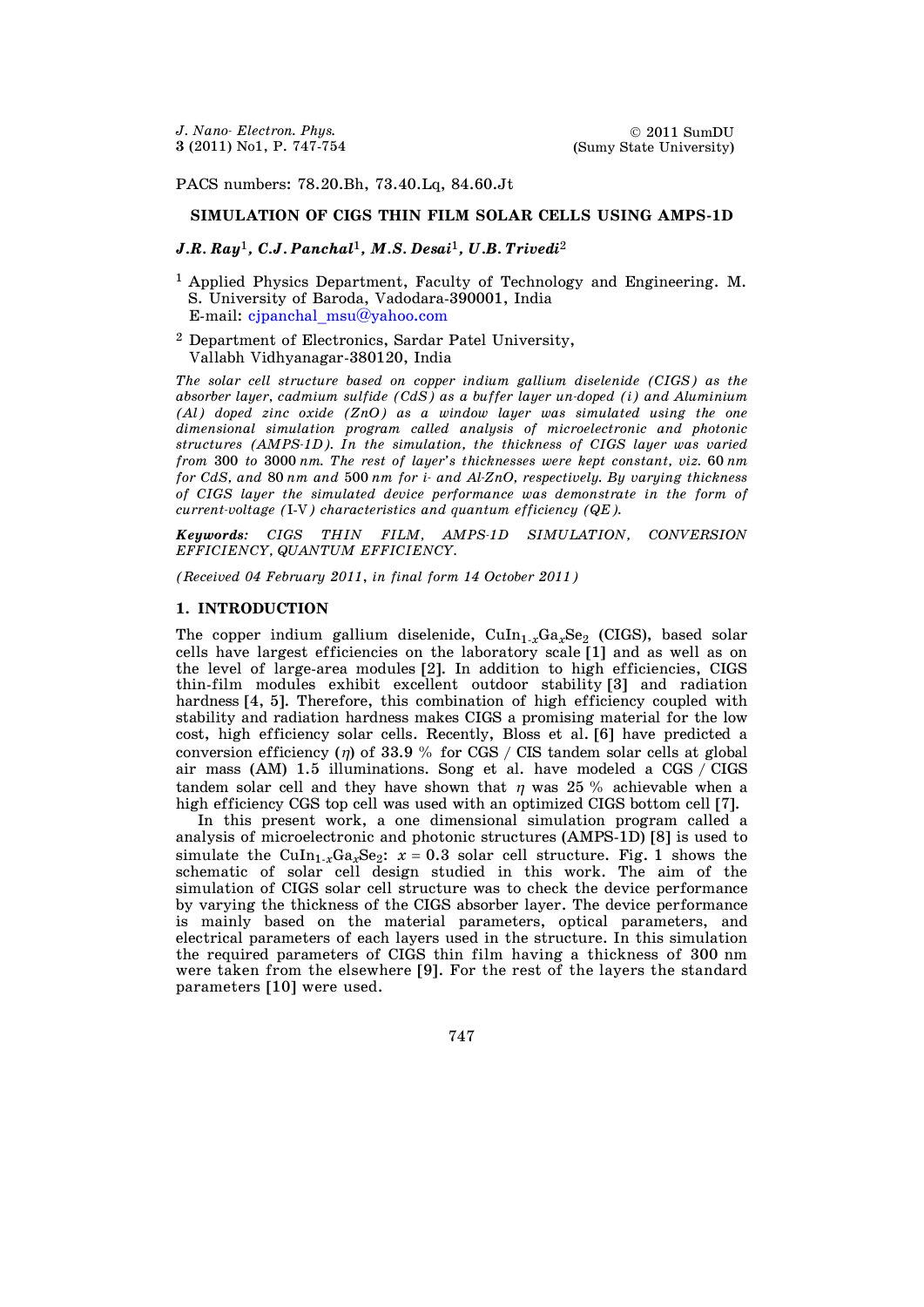

*Fig. 1* - *CIGS solar cell structure used for the simulation* 

The thickness of the CIGS, in general, was kept  $\sim$  2000-2500 nm [11, 12] in the commercial available solar cell device. In concern with that in this work, we simulate the solar cell structure by increasing the thickness of CIGS from 300 to 3000 nm. It was found from the simulated results that the  $\eta$ , and quantum efficiency (QE) were considerable influenced by the absorber layer thickness. As the thickness of the absorber layer increases from 300 to 3000 nm, the value of  $\eta$  increases from 8.25 % to 10 % and the response of QE improves near to the band edge of CIGS.

### **2. MODEL DISCRIPTION**

The AMPS software can operate in two distinct modes: the density of state (DOS) mode or the lifetime mode. A description of both modes can be found in the AMPS manual [8]; a comparative discussion is found in A. L. Fahrenbruch's work on CdTe solar cells [13]. In essence, the lifetime mode accepts inputs in the form of carrier lifetimes, which are assumed constant, independent of light and voltage bias, and does not address the underling recombination processes. The DOS mode allows the definition of multiple defect states, using densities, energy distributions, and capture crosssections. Based on this information, the recombination current and defect occupancy is calculated using the Shockley-Read-Hall formalism.

 To model the charge transport processes in the present structure shown in Fig. 1, the drift-diffusion approach is used as a function of device length, *x*. The three main equations are: the Poisson's equation, continuity equation for free holes, and continuity equation for free electrons. Generally, the Poisson's equation is [14]:

$$
\frac{d}{dx}\bigg(-\varepsilon(x)\frac{d\psi}{dx}\bigg)=q\bigg[p(x)-n(x)+N_D^+(x)-N_A^-(x)+p_t(x)-n_t(x)\bigg]
$$
 (1)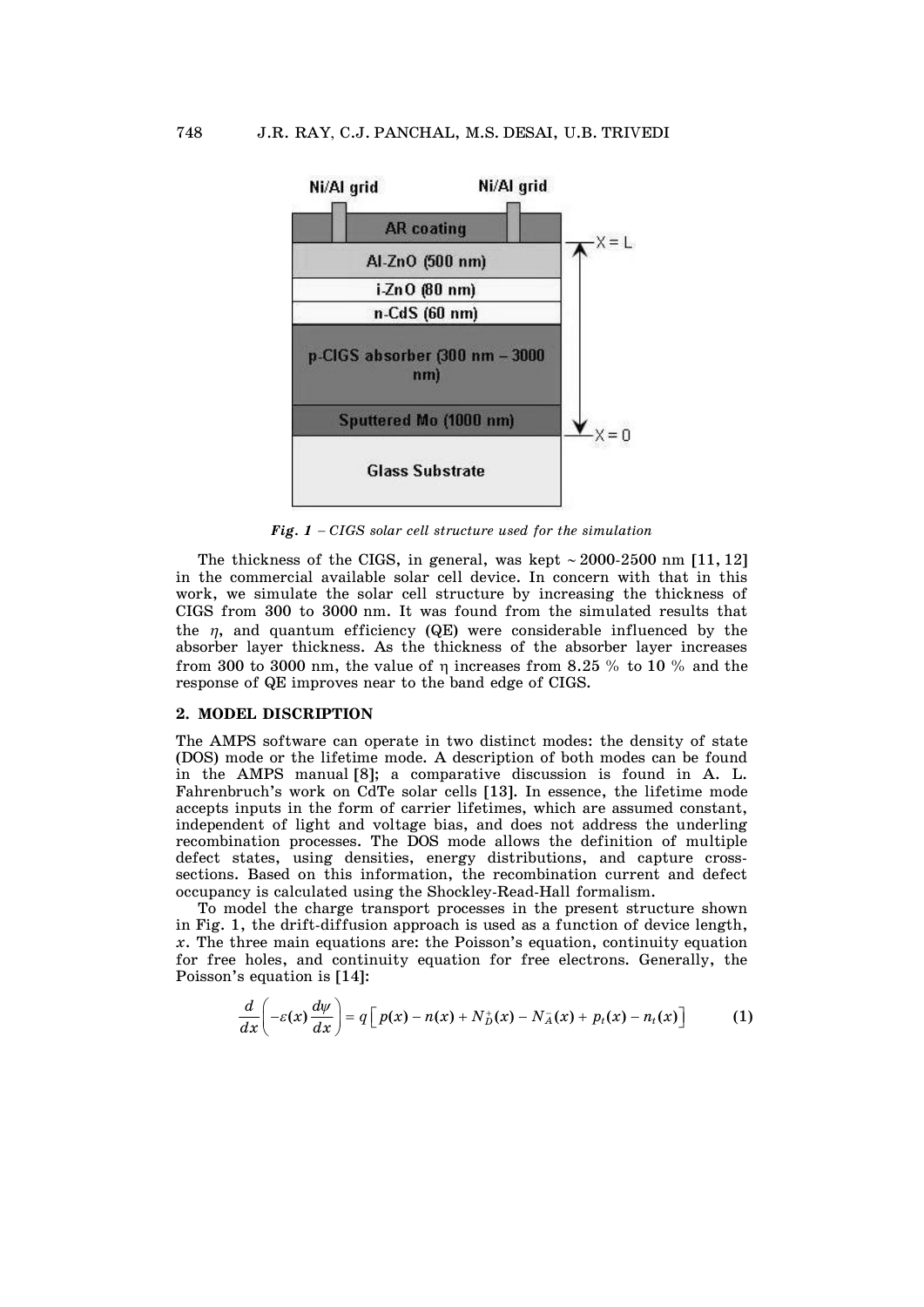where,  $\psi$  is the electrostatic potential, *n*, *p* are the concentrations of free electrons and holes,  $n_t$ ,  $p_t$  are the concentrations of trapped electrons and holes,  $N_b^+, N_A^-$  are the concentrations of ionized donors and acceptors,  $\varepsilon$  is the dielectric permittivity of semiconductor, and  $q$  is the electron charge.

 The transport characteristics of an electronic device may be derived by the continuity equation for the holes and electrons. The continuity equations in steady state conditions are:

$$
\frac{1}{q}\frac{dJ_n}{dx}=R_n(x)-G(x),\qquad \qquad (2)
$$

$$
\frac{1}{q}\frac{dJ_p}{dx} = G(x) - R_p(x) \tag{3}
$$

where,  $J_n$ ,  $J_p$  are electron and hole current density,  $R_n$ ,  $R_p$  are electrons and holes recombination velocities for direct band-to-band and indirect transitions, and G is the optical generation rate which is expressed as a function of *x* is,

$$
G(x) = -\frac{d}{dx} \sum_{i} \Phi_{i}^{FOR}(\lambda_{i}) + \frac{d}{dx} \sum_{i} \Phi_{i}^{REV}(\lambda_{i})
$$
(4)

where,  $\Phi_i^{FOR}$  and  $\Phi_i^{REV}$  are, respectively, the photon flux of the incident light and the light reflected from the back surface at a wavelength,  $\lambda$  of *i* at some point *x*, depending on the light absorption coefficient, and the light reflectance in the forward and reverse direction. In our simulation, the reflection indices for the forward and reverse directions are 0 and 0.6, respectively. The governing equations (1), (2), and (3) must hold at every position in a device, and the solution to these equations involves determining the state variables  $\psi(x)$ , the *n*-type quasi-Fermi level  $E_{Fn}$ , and the *p*-type quasi-Fermi level  $E_{F_p}$  or, equivalently,  $\psi(x)$ ,  $n(x)$ , and  $p(x)$ , which completely defines the system at every point *x*. Because the governing equations for  $\psi(x)$ ,  $E_{Fn}$ , and  $E_{F_p}$  are non-linear and coupled, they cannot be solved analytically. There must be boundary conditions imposed on the set of equations. The Newton-Raphson technique is used in AMPS-1D. To be specific, the solutions to equations  $(1)$ ,  $(2)$ , and  $(3)$  must satisfy the following boundary conditions:

$$
\Psi(0) = \Psi_0 - V;
$$
  
\n
$$
\Psi(L) = 0;
$$
  
\n
$$
J_p(0) = -qS_{po}[p_o(0) - p(0)];
$$
  
\n
$$
J_p(L) = qS_{pL}[p(L) - p_o(L)];
$$
  
\n
$$
J_n(0) = qS_{no}[n(0) - n_o(0)];
$$
  
\n
$$
J_n(L) = -qS_{nL}[n_o(L) - n(L)].
$$
\n(5)

 $S_{po}$ ,  $S_{pL}$ ,  $S_{no}$ , and  $S_{nL}$  appearing in those conditions are effective interface recombination speeds for holes and electrons at  $x = 0$ , and  $x = L$ .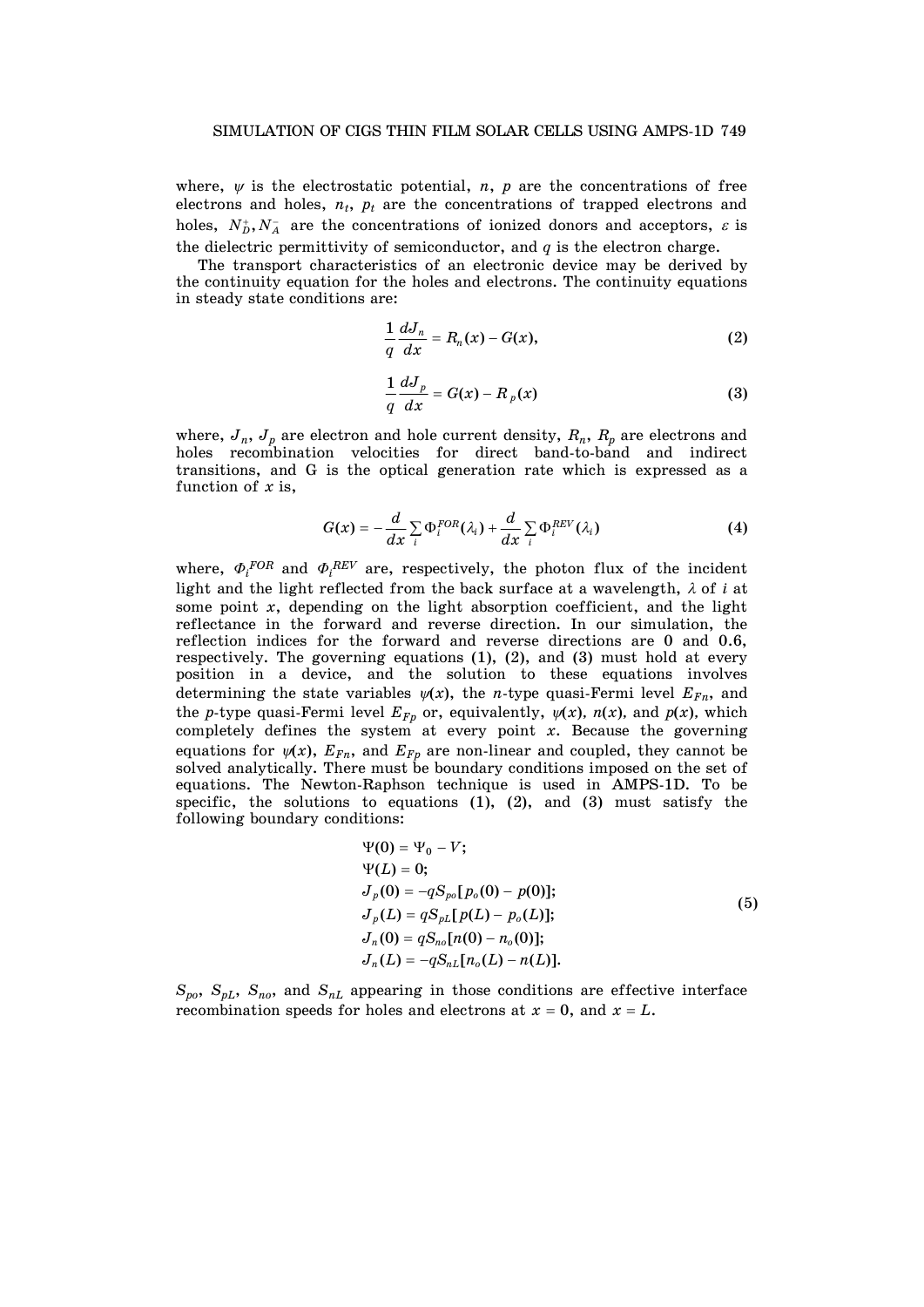AMPS-1D solves three coupled differential equations each subject to boundary conditions (equation. 5) and then calculates the electrostatic potential and the quasi-Fermi level for holes and electrons at all point in the solar cell. Once these values are known as a function of depth, it is straightforward to calculate the carrier concentrations, electric fields and currents, and device parameters like the open-circuit voltage  $(V_{oc})$ , shortcircuit current density  $(J_{sc})$ , fill-factor (FF), and the efficiency  $(\eta)$ . These parameters define the performance of a solar cell.

 The grid spacing was selected to be denser in the thinner top layers of the device, where more rapid changes are to be expected in the band structure. The grid point does not exceed the maximum limit of 400. Selected biases were entered as necessary; by default AMPS calculates QE and band structure for thermodynamic equilibrium, maximum power point, and under open-circuit conditions.

#### **3. EXPERIMRNTAL**

In this study, a one-dimensional numerical analysis tool, AMPS-1D, is used to create various solar cell models and obtain its results. In AMPS-1D, four different layers are required for the modeling. More layers can be added as long as the grid points do not exceed the limitation, viz. 400-grid points. The four layers that are used in this modeling is the n-type Al doped ZnO, i-ZnO, CdS and CIGS. Table 1 and Table 2 show the description for the parameters used in the simulation and the base parameter that are used throughout the study [10].

| Layers<br>Parameters                                     | $n^+$ -ZnO     | $n(i)$ -ZnO  | CdS          | <b>CIGS</b>   |
|----------------------------------------------------------|----------------|--------------|--------------|---------------|
| Thickness $(\mu m)$                                      | 500            | 80           | 60           | $300*$ - 3000 |
| Dielectric constant, $\varepsilon$                       | 9              | 9            | 10           | 13.6          |
| Electron mobility, $\mu n$<br>$\text{ (cm}^2\text{/Vs)}$ | 50             | 50           | 6            | 300           |
| Hole mobility,<br>$\mu_p(\text{cm}^2/\text{Vs})$         | $\overline{5}$ | 5            | 3            | $36*$         |
| Carrier density, $n$ or $p$<br>$\rm (cm^{-3})$           | $n:1.70E+19$   | $n:5E+16$    | $n:6E+16$    | $p:2.0E+17*$  |
| Optical band gap, $E_g$<br>(eV)                          | 3.3            | 3.3          | 2.4          | $1.20*$       |
| Effective density, $N_c$<br>$\rm (cm^{-3})$              | $1.00E + 19$   | $1.00E + 19$ | $1.00E + 19$ | $3.00E + 18$  |
| Effective density, $N_v$<br>$\rm (cm^{-3})$              | $1.00E + 19$   | $1.00E + 19$ | $1.60E + 19$ | $1.50E + 19$  |
| Electron affinity, $\chi$ (eV)                           | 3.9            | 3.9          | 3.75         | 4.15          |

*Table 1* - *Parameters used for the CIGS solar cell simulation* 

\* parameters of CIGS thin films grown by flash evaporation method on soda lime glass substrate [9].

The front and back contacts are solely defined by their work function and the reflectivity of the contact-semiconductor interface: work function for front contact is 0 eV i.e. at the Fermi level  $E_F$  and the reflectivity is 0.3.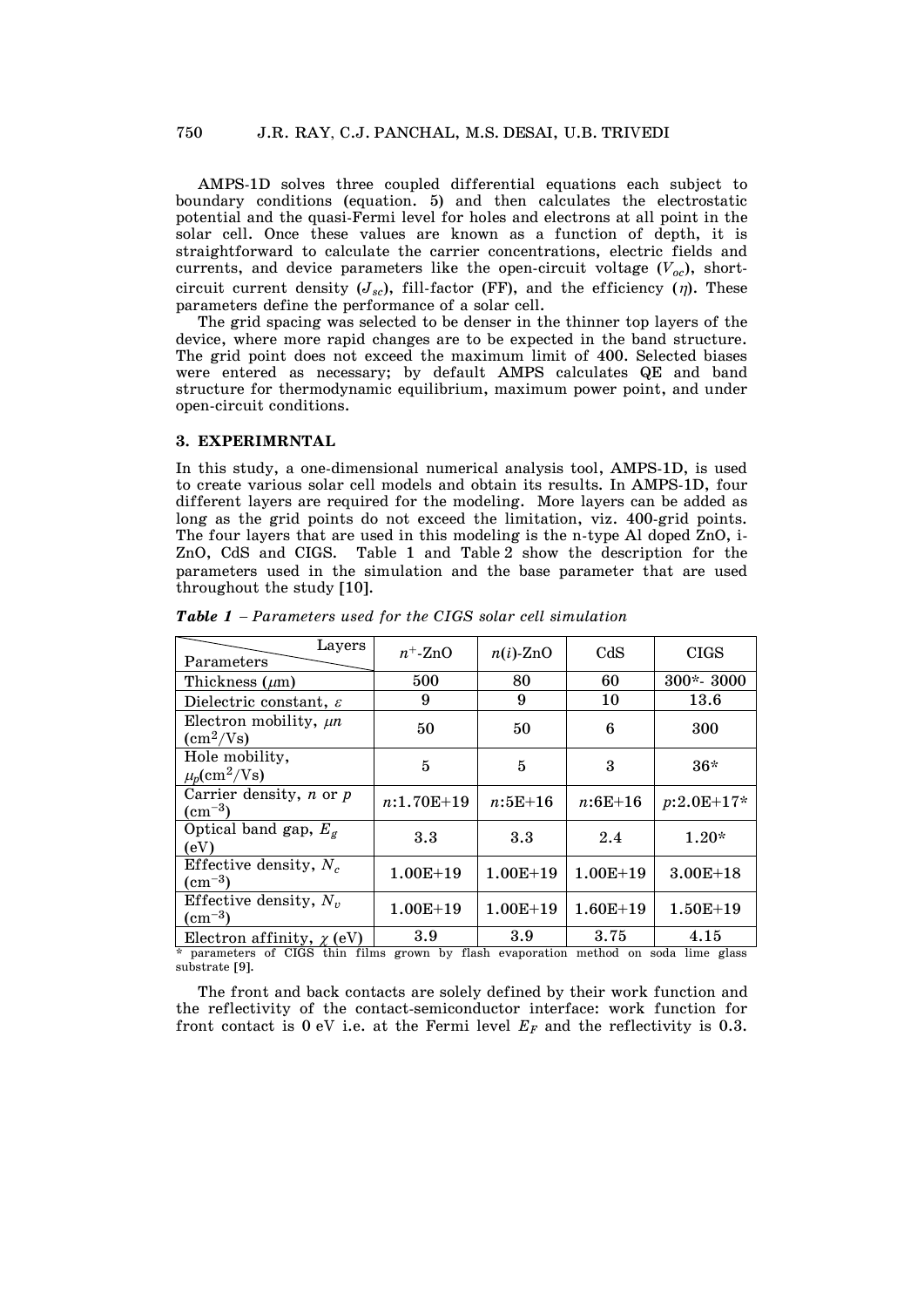Similarly 0.9 eV work function i.e. above  $E_F$  and reflectivity is 0.8. The AM 1.5 G photon flux was used for the illumination (Fig. 2). The number of incident photons /  $\text{cm}^2\text{/s)}$  was entered for wavelengths between 250 nm to 2500 nm, with a step size of 2 nm. The front panel of AMPS-1D simulation for CIGS solar cell structure is shown in Fig. 3.







*Fig. 3 – AMPS simulation front panel contains the device and layer grid parameters, and general layer parameters*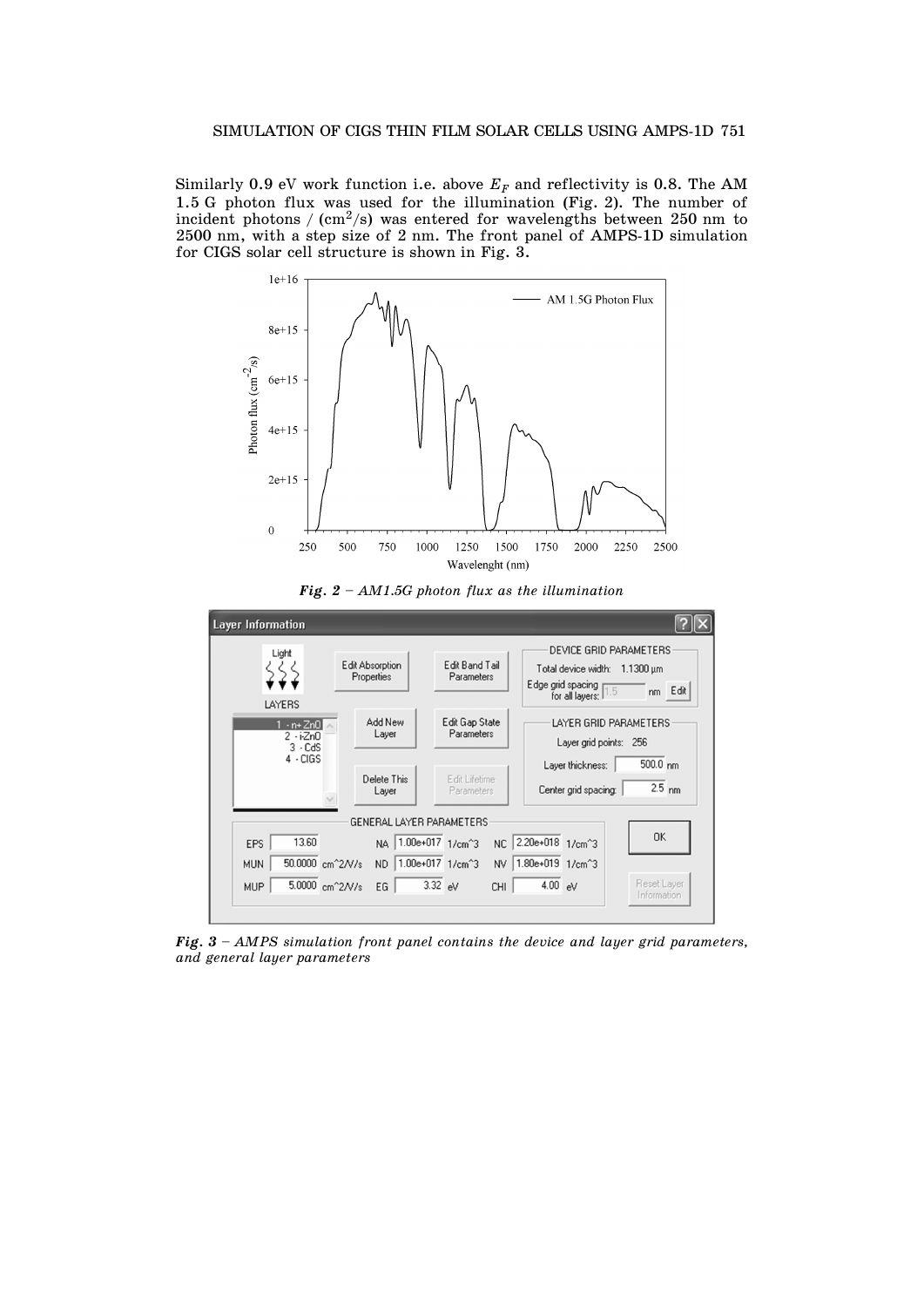### **4. RESULTS AND DISCUSSIONS**

CIGS solar cells have a complex multilayer structure. Cell analysis is also complexed by a complicated window structure, consisting of a thin buffer layer (CdS or an alternative) and a double TCO layer (e.g. nominally undoped ZnO followed by Al doped ZnO). It is clear that numerical modelling is necessary to evaluate quantitatively the effect of a set of assumed input parameters. Fig. 4 (*a*) shows the J-V characteristic, using AMPS-1D, of the CIGS solar cell structure having a different thickness of CIGS absorber layer. As the thickness of the layer increases from 300 nm to 3000 nm, the conversion efficiency increases from 8.25 % to 10 %. Fig. 4 (b) shows the variation in the  $V_{oc}$  and  $I_{sc}$  including  $\eta$  as a function of absorber thickness. It indicates that below 1500 nm thickness of absorber the cell shows the sharp decrease in the  $V_{oc}$ ,  $I_{sc}$  and therefore decrease in the  $\eta$ . The cell having a 300 nm thick CIGS indicates 0.452 volt is  $V_{oc}$  and  $I_{sc}$  is 25.4 mA/cm<sup>2</sup>.



*Fig. 4* - *(a) J-V spectra for different CIGS thicknesses shows that the efficiency increases as the thickness increases and saturates after* 1500 *nm (b) Variation in the Voc, Jsc, and efficiency as a function of CIGS thickness shows that the CIGS thinner the CIGS layer below 2000 nm the considerable decreases in the*  $V_{oc}$ *,*  $J_{sc}$ *, and so, in the efficiency of the solar cell* 

 The spectral response shown in Fig. 5 indicates the absorber having a lower, 300 nm, thickness loose a part of  $J_{sc}$  near to the band edge ( $\sim$  1000 nm) of the CIGS.

 As the thickness of the absorber layer increases, the recombination probability of the photon-generated carriers with back-contact is decreases. Recombination is mainly depend on the junction depth. As the thickness of the layer increases, the junction depth decrease relative to the thickness of the layer. Therefore, the photogenerated carriers are collected efficiently at higher thickness of the absorber layer. QE spectra shown in Fig. 5 suggest that at higher thickness of the CIGS absorber layer the maximum photon generated carriers are being collected and gives maximum  $\sim$  70 % photon conversion efficiency.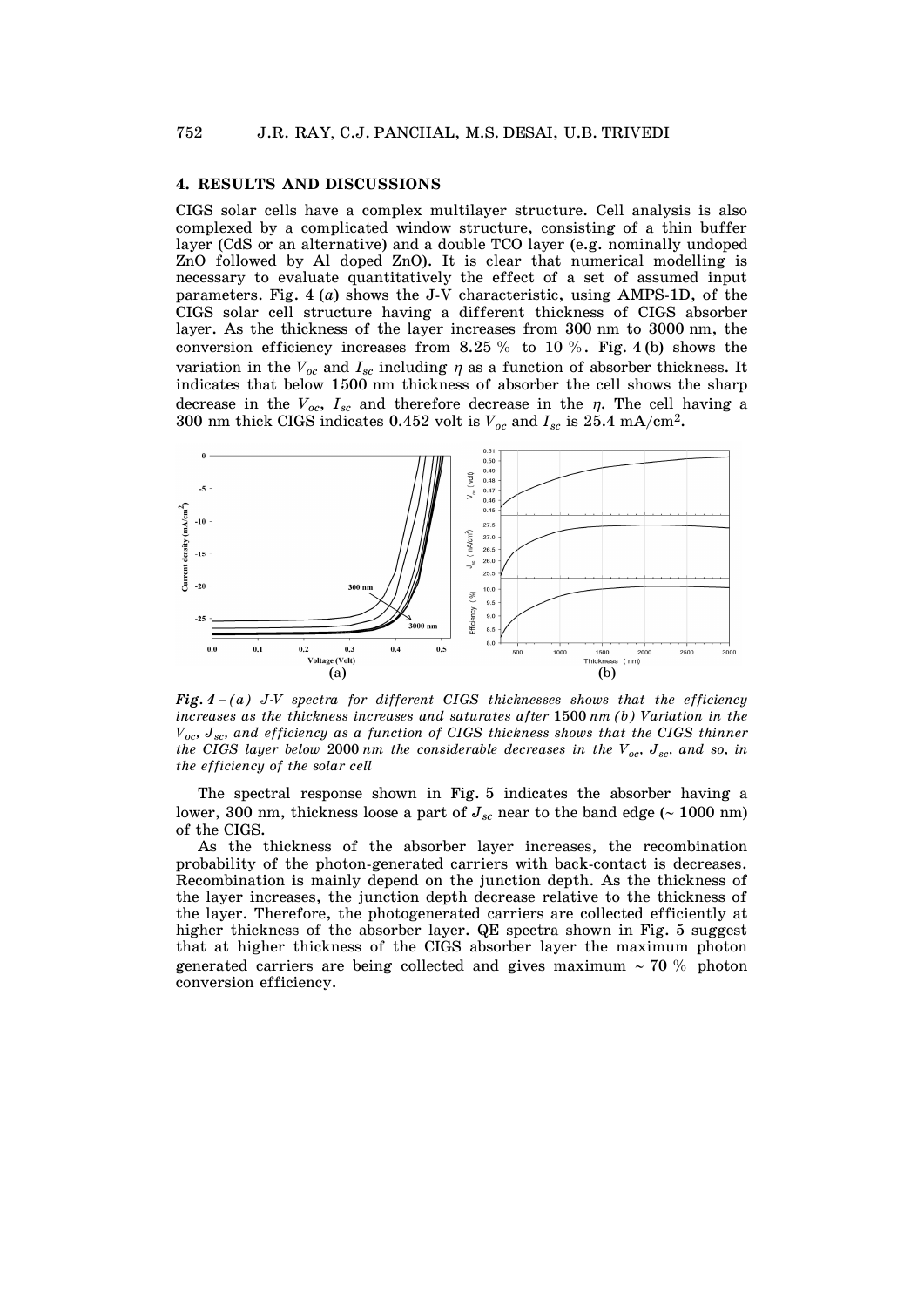

*Fig.* - *5 QE spectra for different CIGS thickness shows that higher thickness absorbs more photons which improves the overall efficiency of the device* 

# **5. CONCLUSIONS**

We have used AMPS-1D to study the dependence of absorber layer thickness for CIGS thin films solar cells. We demonstrated the effect of absorber thickness on the solar cell parameters like open-circuit voltage  $(V_{oc})$ , shortcircuit current density  $(J_{sc})$ , conversion efficiency  $(\eta)$ , and the quantum efficiency (QE). The conversion efficiency increased until the thickness reached at around 2000 nm. Further increase in the thickness of the films does not show any improvement in the efficiency. The optimum conversion efficiency is 10 % observed. Similarly response of QE is nearly overlap after the 2000 nm thickness of the CIGS absorber layer. These observation leads to the conclusion that for the optimum performance of the solar cell device the thickness of the absorber layer plays an important role.

We would like to acknowledge the use of AMPS-1D program that was developed by Dr. Fonash's group at Pennsylvania State University (PSU).

#### **REFERENCES**

- 1. I. Repins, M.A. Contreras, B. Egaas, C. DeHart, J. Scharf, C.L. Perkins, B. To, R. Noufi, *[Prog. Photovolt: Res. Appl](http://dx.doi.org/10.1002/pip.822)*. **16**, 235 (2008). 2. C. Lombardi,
- [\(http://www.miasole.com/sites/default/files/Cnet\\_Dec\\_02\\_2010.pdf\)](http://www.miasole.com/sites/default/files/Cnet_Dec_02_2010.pdf)
- 3. H.S. Ullal, K. Zweibel, B.V. Roedern, *Proceedings of the 26th IEEE Spec. Conference, IEEE*, art. No. 2012 (1997).
- 4. M. Yamaguchi, *[J. Appl. Phys.](http://dx.doi.org/10.1063/1.360236)* **78,** 1476 (1995).
- 5. H.W. Schock, K. Bogus, in: J. Schmid, H.A. Ossenbrink, P. Helm, H. Ehmann, E.D. Dunlop (Eds.), *Proceedings of the 2nd World Conference on Photovoltaic Energy Conversion, E.C. Joint Research Centre, Luxemburg,* art. No. 3586 (1998).